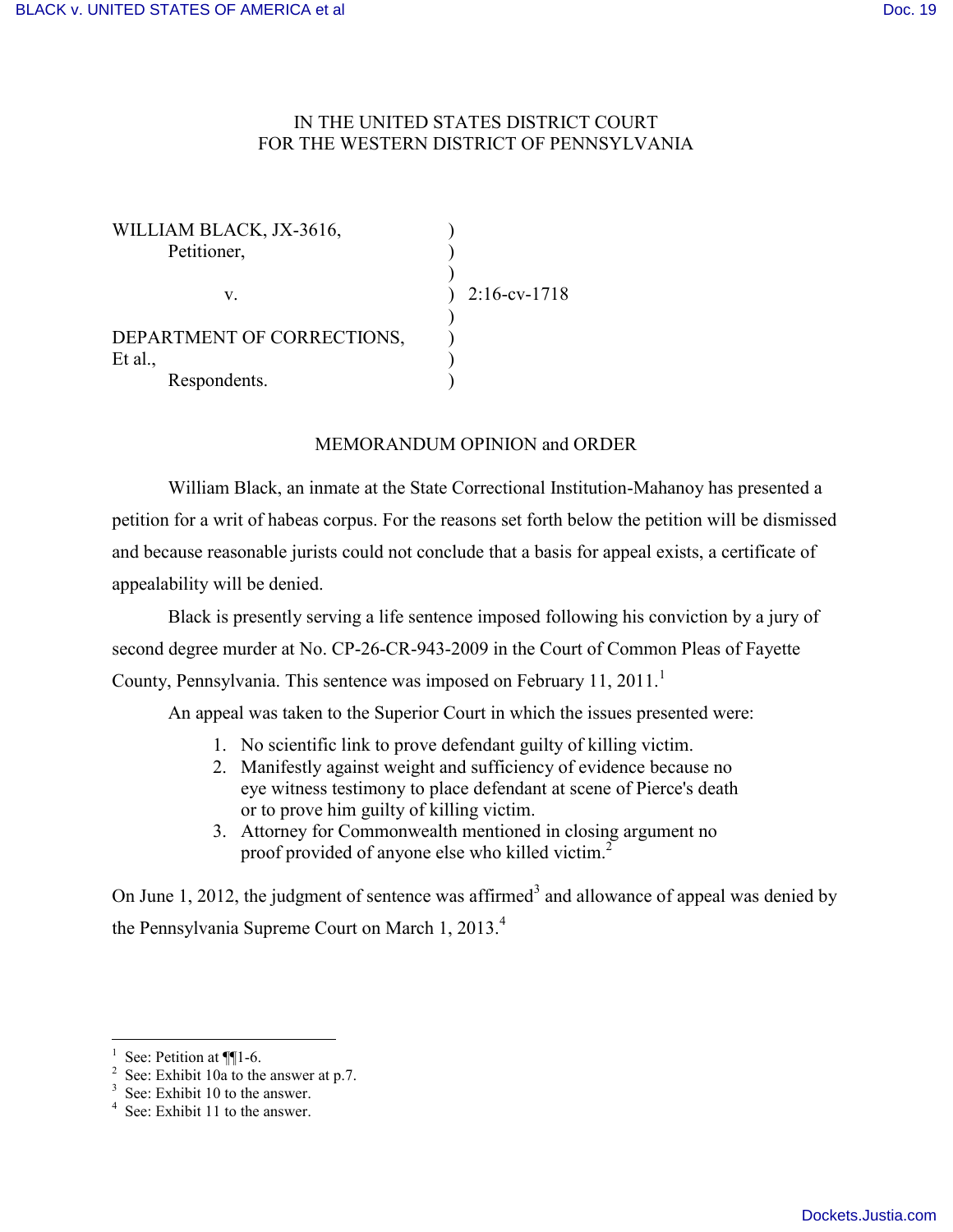On November 4, 2013, Black filed a post-conviction petition.<sup>5</sup> Relief was denied on August 28, 2014 $^6$  and an appeal to the Superior Court was filed in which the issues presented were:

- 1. Trial counsel was ineffective for failing to cross examine the forensic gunshot expert.
- 2. Trial counsel was ineffective for failing to object to the introduction of the evidence of the sweatshirt which was the victim's and not the appellant's.
- 3. Trial counsel was ineffective for failing to request the identification of the confidential informant whose tip led to the search of the trash.
- 4. Trial counsel was ineffective for failing to interview or call to testify the alibi witness who would have testified that the appellant was with him during the period that the shooting occurred.
- 5. Prosecutorial misconduct occurred when the Commonwealth introduced the sweatshirt of the victim as evidence causing the jury to confuse the item with one taken from the residence of the appellant.<sup>7</sup>

On May 19, 2016 the denial of post-conviction relief was affirmed.<sup>8</sup> Relief was not sought from the Pennsylvania Supreme Court.<sup>9</sup>

In the instant petition executed on October 31, 2016 and received in this Court on

November 15, 2016, petitioner contends he is entitled to relief on the following grounds:

- 1. Ineffective assistance of counsel for failing to request specific notice of the charges in the indictment relating to 18 Pa.C.S.§2501 criminal homicide. Also procedural due process was violated when Commonwealth failed to provide specific notice of the charges in the indictment at arraignment.
- 2. Attorneys did not adequately prepare for the introduction of gunshot residue and DNA evidence presented at trial by failing to request of trial judge funding to hire, obtain, consult expert witnesses or to perform independent investigation to challenge Commonwealth evidence.
- 3. Petitioner was denied constitutionally effective counsel when trial and postconviction counsel failed to conduct any pre-trial investigation, hire an investigator to conduct such an investigation or contact five (5) witnesses whose testimony would have helped exonerate petitioner of charges and effectively denied compulsory process and meaningful effective cross examination in each regard.
- 4. Suppression court erred in finding sufficient probable cause for admission of evidence at trial and trial counsel failed to show evidence on affidavit lacked probable cause to support a search.

 $\overline{a}$ 

<sup>5</sup> See: Exhibit 12 to the answer.

<sup>6</sup> See: Exhibit 14 to the answer at p.29.

<sup>7</sup> See: Exhibit16 at pp. 5-6.

<sup>8</sup> See: Exhibit 16 to the answer.

<sup>&</sup>lt;sup>9</sup> See: Exhibit 14 to the answer.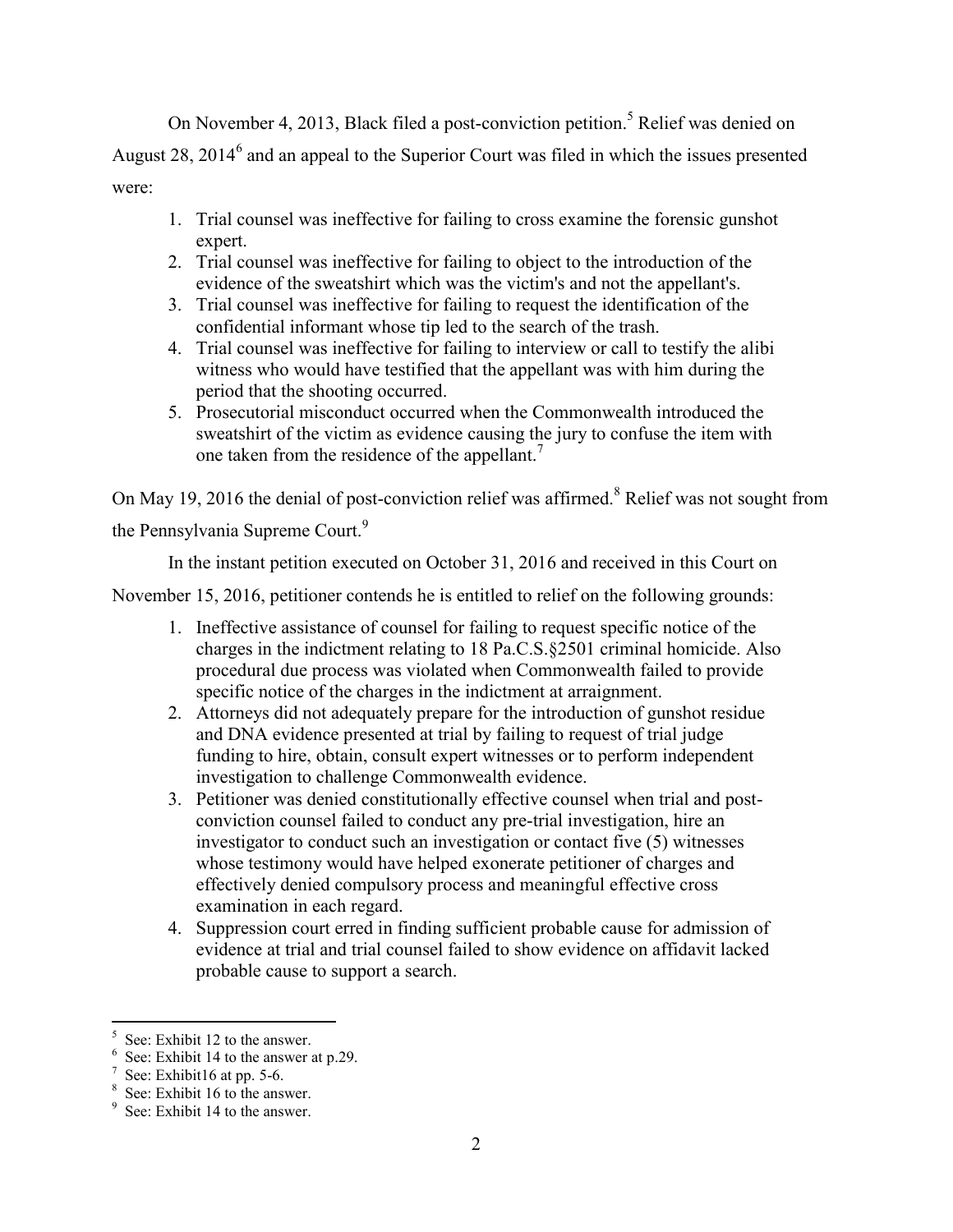- 5. Attorney failed to impeach Tpr. Leiberum concerning his perjury statements he gave between preliminary hearing and suppression hearing.
- 6. Petitioner's Fourth, Fifth and Sixth Amendment to the U.S. Constitution and Article I, §§ 8 & 9 of the Pennsylvania Constitution were violated when misleading facts were allowed into trial.
- 7. Petitioner's rights to procedural due process and substantive due process were violated when typographical error occurred in the Court of Common Pleas opinion.
- 8. Ineffective assistance of counsel for failing to have witnesses' drug tested before testimonial appearance at trial.
- 9. Violations regarding the conflicting and misapplication of the state concerning sentence. No statutory authorization for sentence imposed violates due process of law pursuant to U.S. Constitution Amendments 5 & 14 as well as Pennsylvania Constitution Article I, Section 9. Also petitioner cannot lawfully be committed and/or serve sentence on D.O.C. property or under the custody of the Pennsylvania Department of Corrections.

The background to this prosecution is set forth in the June 1, 2012 Memorandum of the

Superior Court setting forth the opinion of the trial court:

Evidence presented at trial held February 7 through February 11, 2011, included the testimony of Jamie Douglas of Denbo, Fayette County, who stated that she knew both the victim and [Appellant]. Ms. Douglas testified that earlier in April 2009, [Appellant] asked her to use her cell phone to call the victim to see about his money. She knew [Appellant] actually called the victim because his name came up in her contact list on the phone, [Appellant] appeared to Ms. Douglas as "pissed", and she overheard him tell the victim that he wanted his money.

Another witness, Tina Pitcock, testified that she knows [Appellant] as "Teeni" and thought he was one of her best friends. She told the jury that she also knew the victim,… and had been with [him] at [Appellant's] house. On the day of the crime, April 20, 2009, [Appellant] borrowed her car, a Mustang, from about 7:00 P.M. until he returned it at about 8:17 P.M., when she then gave him a ride to the home of his cousin, Brandi. When she allowed [Appellant] to use her vehicle, Ms. Pitcock knew he was trying to collect money from the victim. An hour or two after dropping [Appellant] off at Brandi's residence, Ms. Pitcock went back to Brandi's house to borrow either cigarettes or money to buy some. While there, she saw [Appellant] for the last time.

Commonwealth witness April Krushak told the jury that she knows [Appellant] and was talking to him at approximately 7:30 P.M. on April 20, 2009, on her front porch when they saw the victim drive by.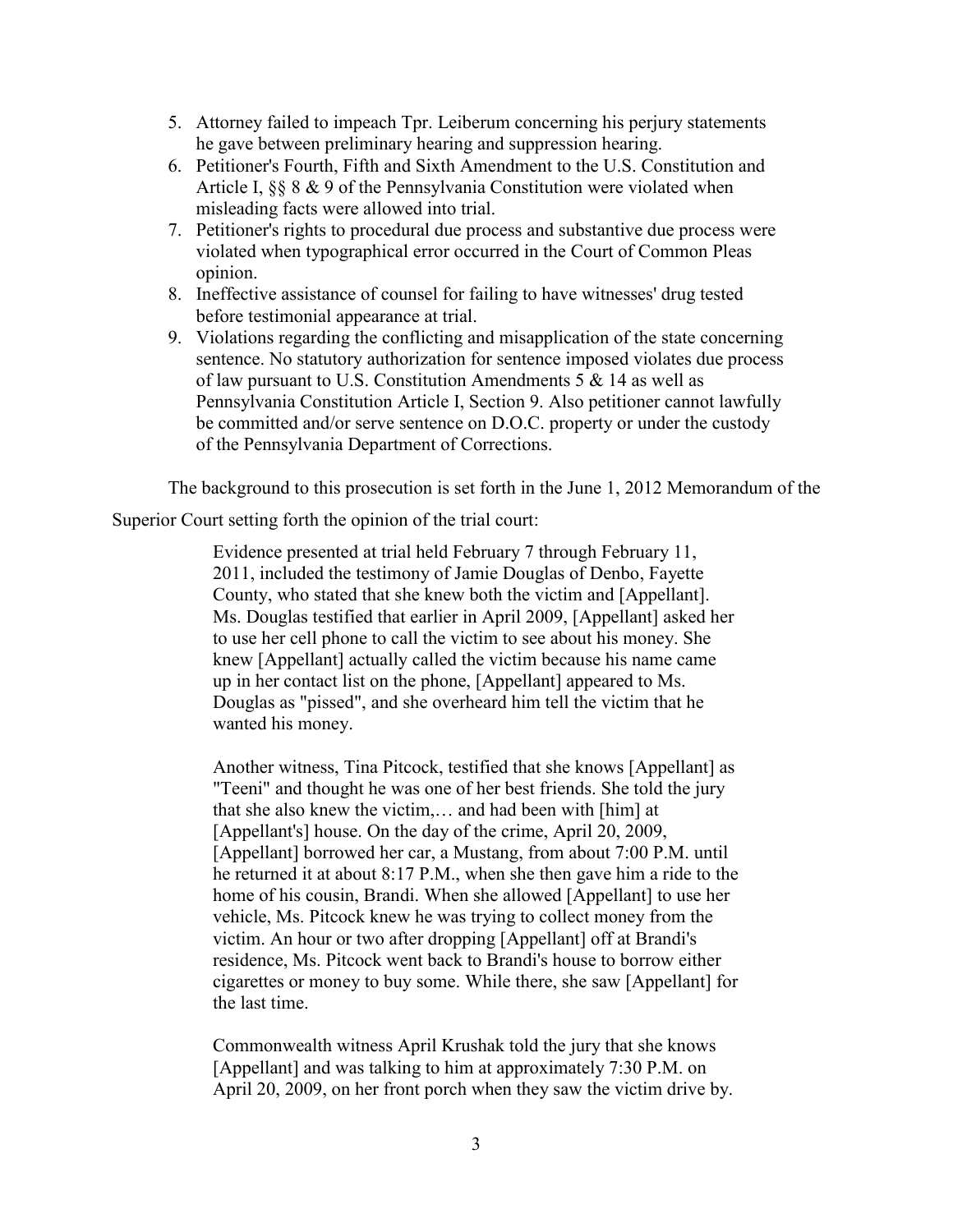[Appellant] got into his own silver-colored Mustang and drove off in the same direction that the victim had been going. Ms. Krushak also testified that a few weeks before the day of the murder, she had been involved in a telephone call with [Appellant], during which [he] said he wanted to get in touch with the victim to "fuck him up" because the victim allegedly owed him money. When Ms. Krushak saw [Appellant] on the day of the crime, [Appellant] was wearing a black hooded sweatshirt and jeans. When she last saw the victim driving away in his green car and [Appellant] driving after him in the silver Mustang, both men were headed toward Brownsville, Fayette County. She heard the next day that somebody had been shot in Brownsville.

At some point later in the evening of April  $20<sup>th</sup>$ , [Appellant] arrived alone at the residence of Brandi Brooks, his cousin, on Water Street in Brownsville. He stayed there for a couple of hours and left [at] about 2:00 A.M. the following morning (April  $21<sup>st</sup>$ ). A couple of days later [Appellant] called Ms. Brooks to tell her to make sure everything was cleaned up in her house. He also told her to throw her three garbage bags in a dumpster located in one of the housing projects some distance away.[Appellant] told his cousin that she needed to get rid of her garbage because of the drug paraphernalia in it, and offered to babysit her children so she could drive the garbage bags to the project dumpster. Ms. Brooks removed the garbage contained in the three black plastic bags from her residence, but put it into the trash can right outside instead of removing it to a dumpster as [Appellant] had instructed. On April 24, 2009, Trooper Beverly Ashton went to Brandi Brooks' residence and obtained her consent to take the three garbage bags from her trash can. Trooper Ashton then drove the bags to the state police barracks and searched them, eventually finding therein the victim's cell phone and his wallet which had within it his driver's license.

Pennsylvania State Police Trooper Cristian Lieberum, the lead investigator in this case, questioned [Appellant] as to his whereabouts on April 20, 2009, and the answers [Appellant] provided differed in germane and relevant details from the statements given by other witnesses. Trooper Lieberum then obtained a search warrant for [Appellant's] Brownsville residence, pursuant to which he found a dark grey hooded sweatshirt, which he confiscated. Said sweatshirt was later determined to belong to the victim. On April 28, 2009, the trooper served a search warrant on [Appellant] so as to take his palm prints and a [buccal] swab. Trooper Lieberum asked no questions during the execution of the search warrant, but when [Appellant] asked him how the investigation was going, the officer told him he was in custody for the crime and he was getting the credit for it.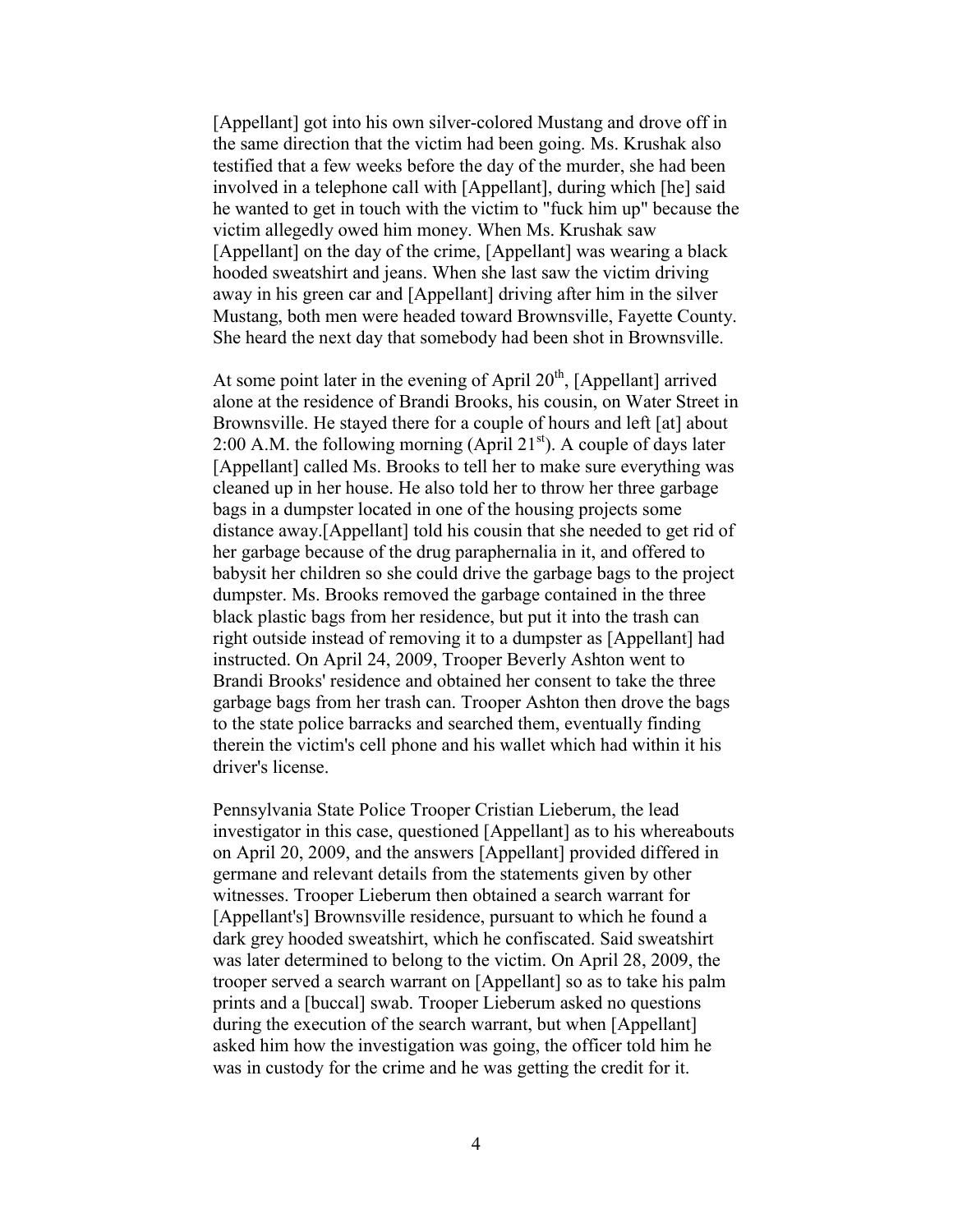[Appellant] then replied that you don't get any credit for wasting a basehead.

Alfred J. Schwoeble, a forensic technical advisor [with] the R.J.Lee Group, an analytical laboratory, testifying as an expert in gunshot residue analysis, told the jurors that one particle consistent with gunshot residue was found on the steering wheel of the silver Mustang. More particles consistent with gunshot residue were found on the grey sweat shirt belonging to the victim as well as on his wallet (record references omitted). $^{10}$ 

It is provided in 28 U.S.C. §2254(b) that:

An application for a writ of habeas corpus in behalf of a person in custody pursuant to the judgment of a State court shall not be granted unless it appears that the applicant has exhausted the remedies available in the courts of the State, or that there is either an absence of available State corrective process or the existence of circumstances rendering such process ineffective to protect the rights of the prisoner.

This statute represents a codification of the well-established concept which requires that before a federal court will review any allegations raised by a state prisoner, those allegations must first be presented to that state's highest court for consideration. Preiser v. Rodriguez, 411

<sup>&</sup>lt;sup>10</sup> See: Exhibit 10 to the answer at pp.3-4. We also observe that in its August 27, 2014 opinion, the post-conviction court wrote (Answer Exhibit 15 at pp.7-8):

<sup>[</sup>Petitioner] now cites this Court's misstatement/typographical error, which appear on page 4 of its appeal opinion filed on April 21, 2011, as evidence that the trial testimony about two different sweatshirts confused the jury. The inaccurate sentence in the Opinion says that the sweatshirt retrieved by the police belonged to the victim, when in fact it belonged to Petitioner. Petitioner now asserts that the Commonwealth's questioning of the police witnesses concerning two sweatshirts, both of which were grey, caused the jurors to incorrectly believe that the victim's sweatshirt was found during the search of Petitioner's mother's residence and/or the Petitioner's sweatshirt was the one tested and found to contain gunpowder residue. An objective reading of the trial transcript … reveals that one grey hooded sweatshirt was removed from Petitioner's mother's home, but … it was not the sweatshirt sent to the laboratory for testing. The sweatshirt tested at the lab …belonged to the victim. Any confusion on this Court's part, apparent or inferred from the aforesaid Opinion, as to the ownership of the sweatshirt removed from Petitioner's mother's residence, is not, in and of itself probative in any way of confusion on the part of the jury… Petitioner failed to meet his burden to establish trial counsel's ineffectiveness due to failure to object to the introduction of the victim's sweatshirt and the related test results as evidence…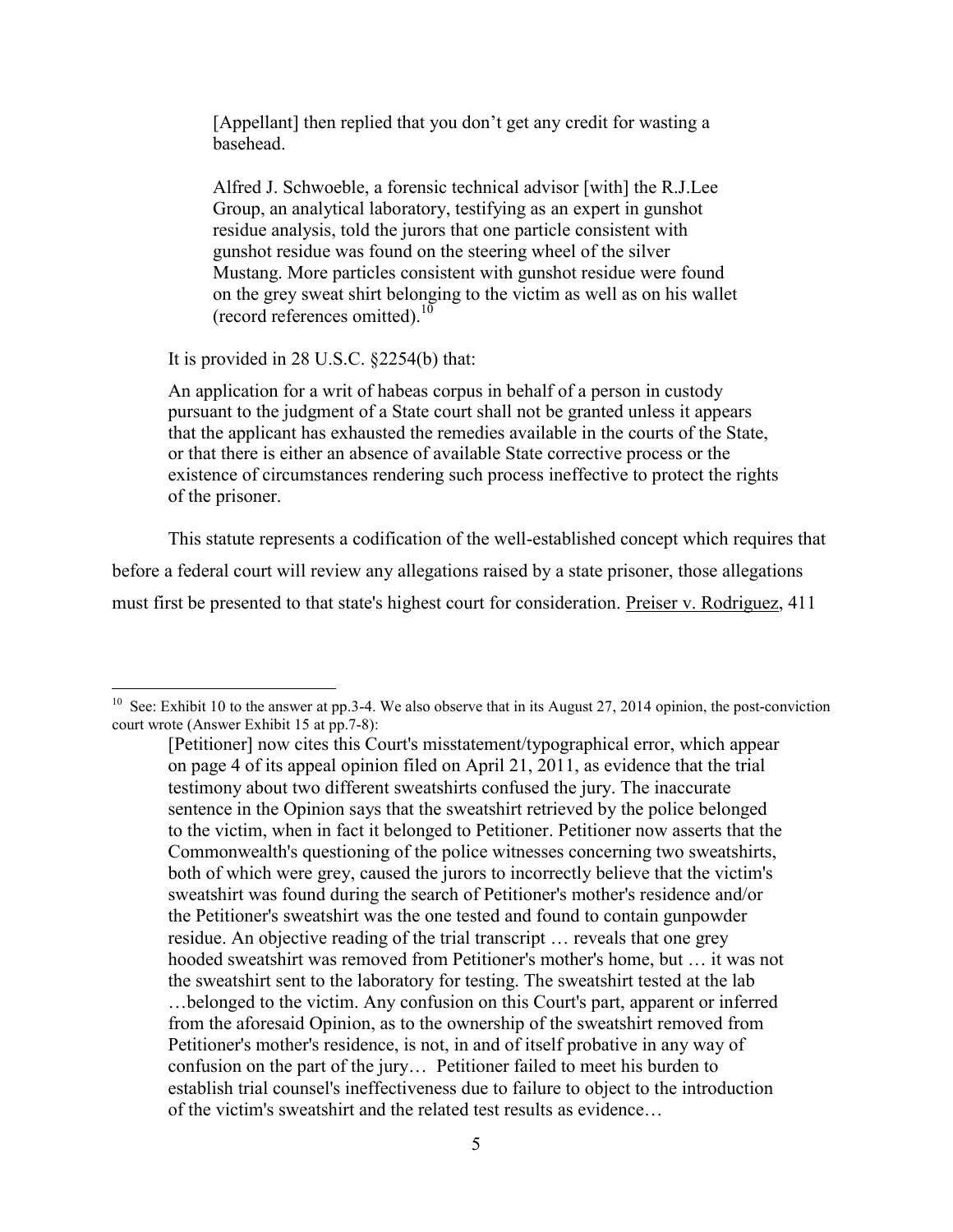U.S. 475 (1973); Braden v. 30th Judicial Circuit Court of Kentucky, 410 U.S. 484 (1973); Doctor v. Walters, 96 F.3d 675 (3d Cir. 1996).

It is only when a petitioner has demonstrated that the available corrective process would be ineffective or futile that the exhaustion requirement will not be imposed. Preiser v. Rodriguez, supra.; Walker v. Vaughn, 53 F.3d 609 (3d Cir. 1995).

If it appears that there are available state court remedies, the court must determine whether a procedural default has occurred. If a procedural default has occurred, the court must determine whether cause or prejudice exists for the default, or whether a fundamental miscarriage of justice would result from a failure to consider the claims. Carter v. Vaughn, 62 F.3d 591 (3d Cir. 1995).

In construing  $\S 2254(d)(1)$ , the Court in Williams v. Taylor, 529 U.S. 362, 412-413 (2000) stated:

Under  $\S 2254(d)(1)$ , the writ may issue only if one of the following two conditions is satisfied - the state-court adjudication resulted in a decision that (1) "was contrary to ... clearly established Federal law, as determined by the Supreme Court of the United States," or (2) "involved an unreasonable application of ... clearly established Federal law, as determined by the Supreme Court of the United States." Under the "contrary to" clause, a federal habeas court may grant the writ if the state court arrives at a conclusion opposite to that reached by this Court on a question of law or if the state court decides a case differently than this Court has on a set of materially indistinguishable facts. Under the "unreasonable application" clause, a federal habeas court may grant the writ if the state court identifies the correct governing legal principle from this Court's decisions but unreasonably applies that principle to the facts of the prisoner's case.

That is, the state court determination must be objectively unreasonable. Renico v. Lett, 130 S.Ct. 1855 (2010). This is a very difficult burden to meet. Harrington v. Richter, 131 S.Ct. 770 (2011). There is no showing that petitioner's  $1<sup>st</sup>$ ,  $2<sup>nd</sup>$ ,  $3<sup>rd</sup>$ ,  $4<sup>th</sup>$ ,  $7<sup>th</sup>$ ,  $8<sup>th</sup>$  and  $9<sup>th</sup>$  issues where ever raised or exhausted in the courts of the Commonwealth, and at this juncture those issues can no longer be raised in those courts. In Coleman v. Thompson, 501 U.S. 722,750 (1991), the Court held:

In all cases in which a state prisoner has defaulted his federal claims in state court pursuant to an independent and adequate state procedural rule, federal habeas review of the claims is barred unless the prisoner can demonstrate cause for the default and actual prejudice as a result of the alleged violation of federal law, or demonstrate that failure to consider the claim will result in a fundamental miscarriage of justice.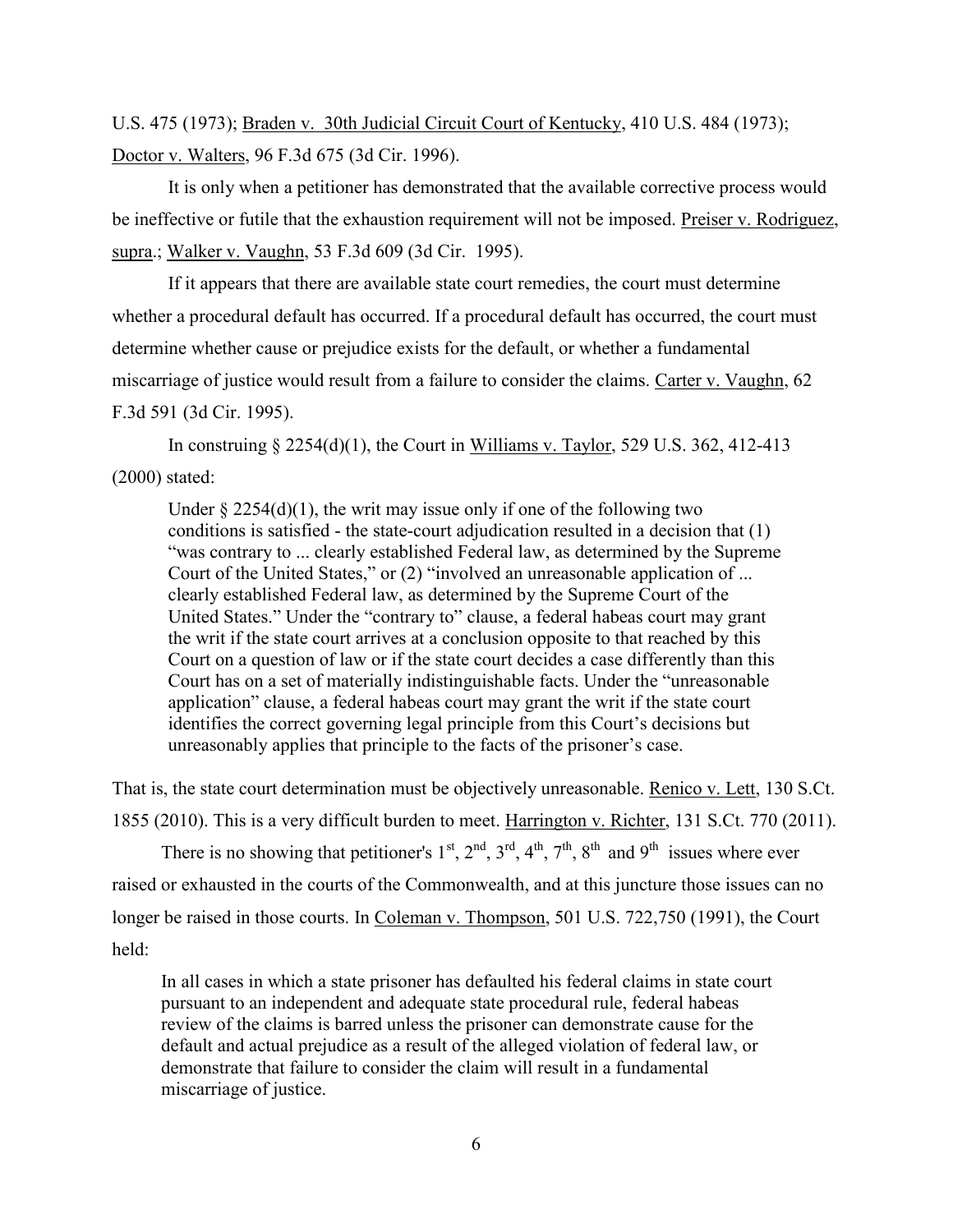Because no such showing is made here, the petitioner has failed to exhaust the available state court remedies on these issues and no further consideration of these issues is warranted here.

In his fifth argument petitioner contends that counsel was ineffective in failing to challenge the testimony of Trooper Leiberum at the preliminary hearing which allegedly conflicted with his suppression hearing testimony regarding how he learned of the conversations between the petitioner and Ms. Brooks regarding her trash.<sup>11</sup> In his Sixth claim petitioner appears to allege that counsel was ineffective in failing to distinguish between victim's sweat shirt recovered from the victim and the petitioner's sweat shirt which was confiscated from his home.

In Strickland v. Washington, 466 U.S. 668 (1984), the Supreme Court explained that there are two components to demonstrating a violation of the right to the effective assistance of counsel. First, the petitioner must show that counsel's performance was deficient. This requires showing that "counsel's representation fell below an objective standard of reasonableness." Id. at 688; see also Williams v. Taylor, 529 U.S. 362, 390- 91 (2000). Second, under Strickland, the defendant must show that he was prejudiced by the deficient performance. "This requires showing that counsel's errors were so serious as to deprive the defendant of a fair trial, a trial whose result is reliable." Strickland, 466 U.S. at 687, 104 S.Ct. 2052. To establish prejudice, the defendant "must show that there is a reasonable probability that, but for counsel's unprofessional errors, the result of the proceeding would have been different. A reasonable probability is a probability sufficient to undermine confidence in the outcome." Id. at 694. The Strickland test is conjunctive and a habeas petitioner must establish both the deficiency in performance prong and the prejudice prong. See Strickland, 466 U.S. at 687; Rainey v. Varner, 603 F.3d 189,197 (3d Cir.2010) cert. denied 131 S.Ct. 1673 (2011). As a result, if a petitioner fails on either prong, he loses. Rolan v. Vaughn, 445 F.3d 671 (3d Cir.2006).

In his petition, Black contends that

 $\overline{a}$ 

At the preliminary hearing on 6/15/09, Tpr. Leiberum testified that police received information about a phone call between petitioner and Brandi Brooks concerning her trash… On 4/24/09 police executed a search of Ms. Brooks residence and obtained three (3) garbage bags

 $11$  In his affidavit in support of the criminal complaint, Trooper Lieberum set forth "investigation has determined that [petitioner] contacted Brandi Brooks on 04/24/09. Brooks related that [petitioner] instructed her to get rid of her garbage. [Petitioner] instructed Brandi Brooks that she should take the garbage to Snowden Terrance and throw [it] in [the] dumpster up there." (Exhibit  $L(2)$  to answer).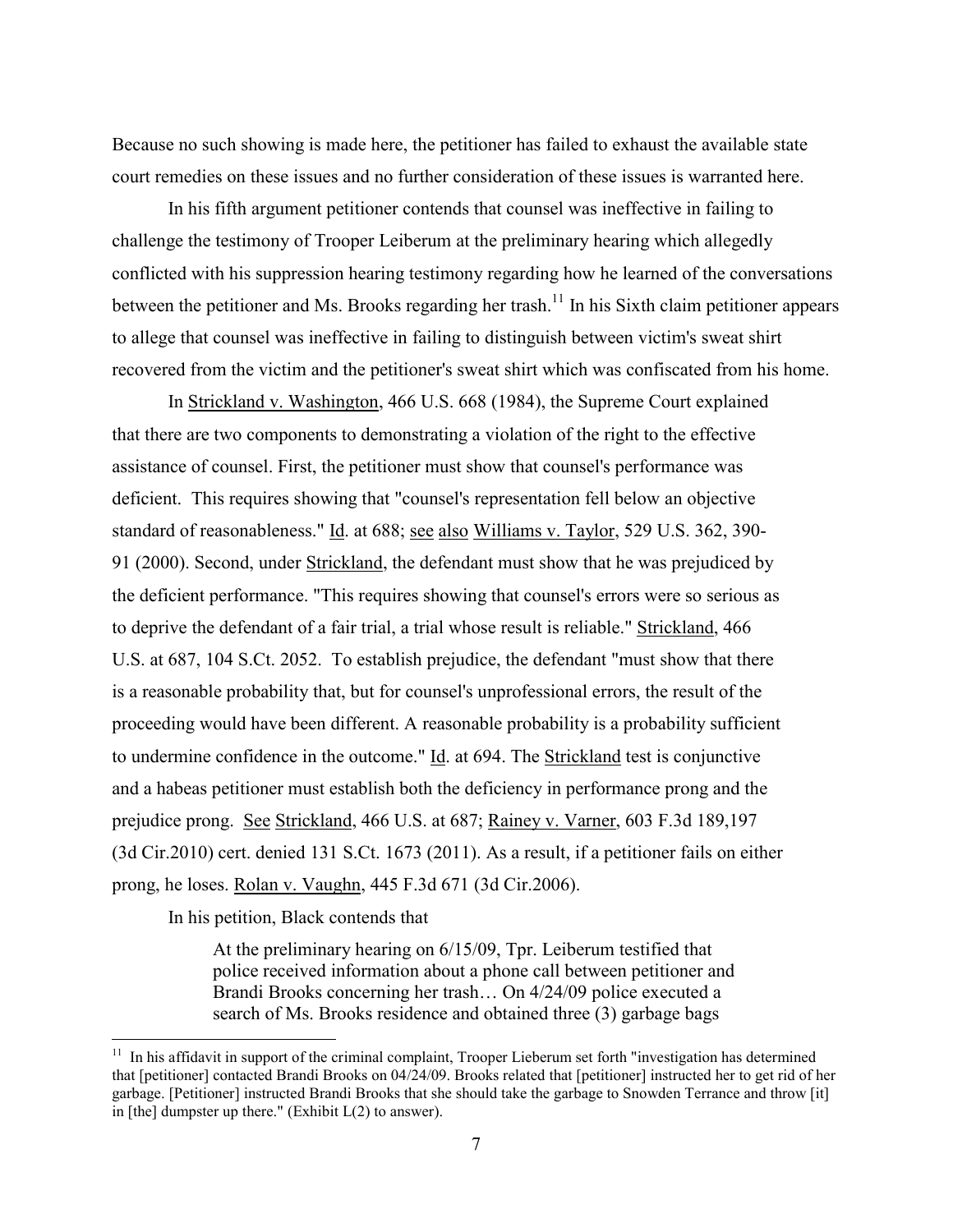from her trash … eventually finding therein the victim's cell phone and wallet

At suppression hearing which was denied 7/28/10, Tpr. Leiberum testified that police did not receive any information in investigation concerning a phone call between petitioner and Ms. Brooks concerning her trash, which contradicted his testimony at preliminary hearing...(Petitioner's brief at p.9).

Whether or not there was an inconsistency in the Trooper's testimony at those two preliminary proceedings, at trial he testified that petitioner admitted to him that he had called Ms. Brooks and advised her to remove her garbage because he was aware that the garbage contained marijuana (TT. 458). Petitioner corroborated this testimony (TT. 519-20, 535, 548). Thus, the fact of the existence or non-existence of inconsistent testimony becomes a non-issue, and does not provide any basis for relief. In the same manner, the allegation that counsel was ineffective in failing to determine who alerted the police about the phone call is likewise immaterial since Black had no standing to challenge the seizure. . United States v. Cortez-Dutrieville, 743 F.3d 288 (3d Cir.), cert. denied 134 S.Ct. 2156 (2014).

In his sixth issue, petitioner contends that counsel was ineffective for permitting confusion to exist about the sweatshirt seized from his home and the victim's sweatshirt. Specifically, he focuses on the testimony of the Trooper Lieberum who in response to a question about seizing a sweatshirt from petitioner's residence testified that it was a grey sweatshirt and it was not the shirt submitted to the forensic lab for testing (TT. 467-468). An awkward attempt to clarify confusion between this sweatshirt and the sweatshirt transported to the forensic lab followed: "so that sweatshirt that you took … was not tested by them for any gunshot residue; correct? … No, ma'am… The grey sweatshirt that they thought – that Mr. Schwoeble testified to is the victim's sweatshirt; correct? … Correct)." (TT.468).

At trial the forensic expert Mr.Schwoeble testified that the sweatshirt delivered to his forensic lab did contain gunshot residue (TT. 171-172) and as Trooper Lieberum testified that shirt belonged to the victim. While petitioner contends there was some confusion between the two sweatshirts, the testimony is clear that the tested sweatshirt belonged to the victim and not the petitioner. Counsel cannot be deemed to have been ineffective for failing to pursue a meritless issue. Real v. Shannon, 600 F.3d 302, 310 (3d Cir. 2010).

Thus, petitioner's allegations of ineffective assistance of counsel are without merit.

8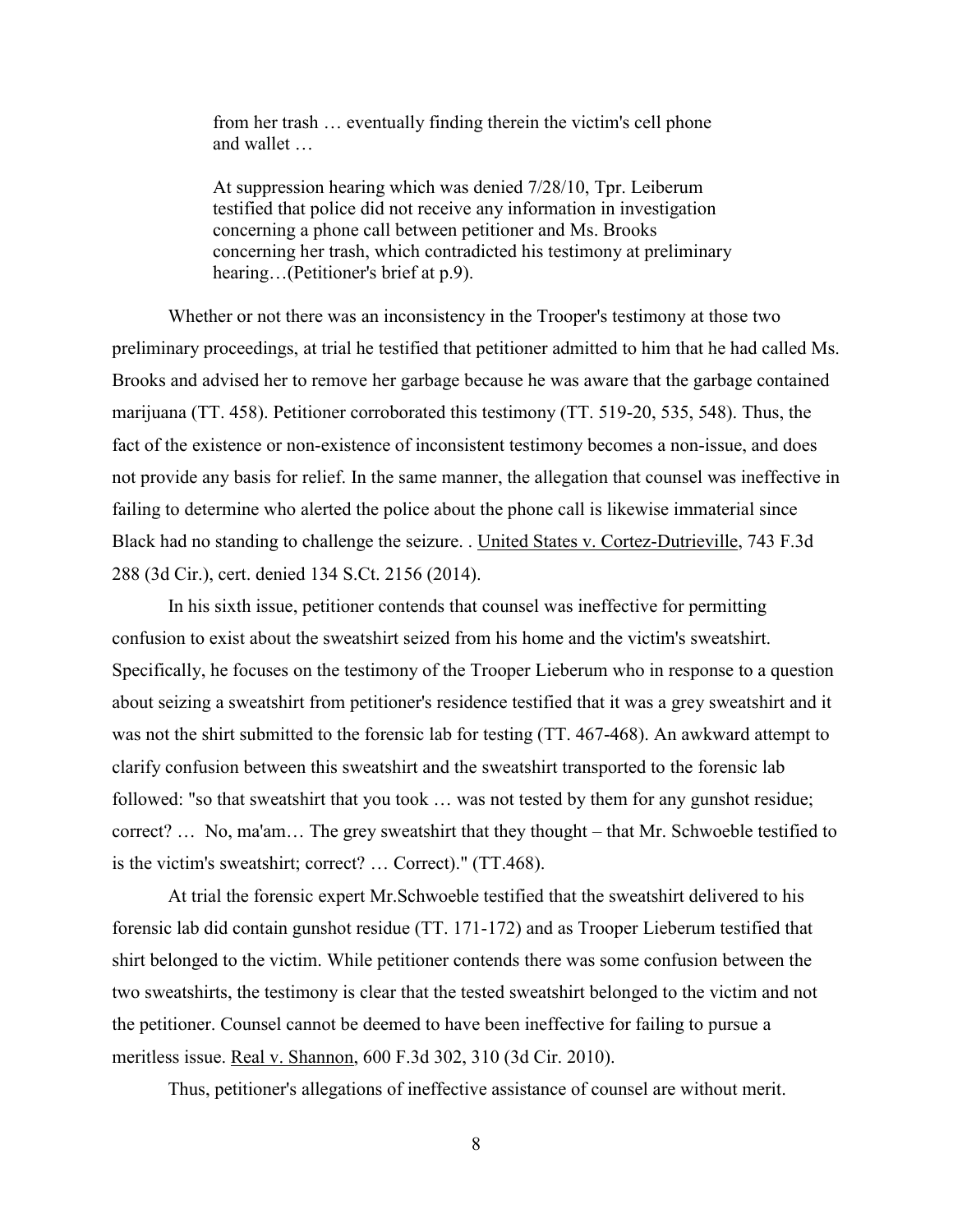Because it appears that the petitioner's conviction was not secured in any manner contrary to federal law as determined by the Supreme Court nor involved an unreasonable application of that law, he is not entitled to relief here. 28 U.S.C. § 2254(d)(1). Accordingly, the petition of William Black for a writ of habeas corpus will be denied and because reasonable jurists could not conclude that a basis for appeal exists, a certificate of appealability will be denied.

An appropriate Order will be entered.

Filed: August 24, 2017 s/ Robert C. Mitchell

United States Magistrate Judge